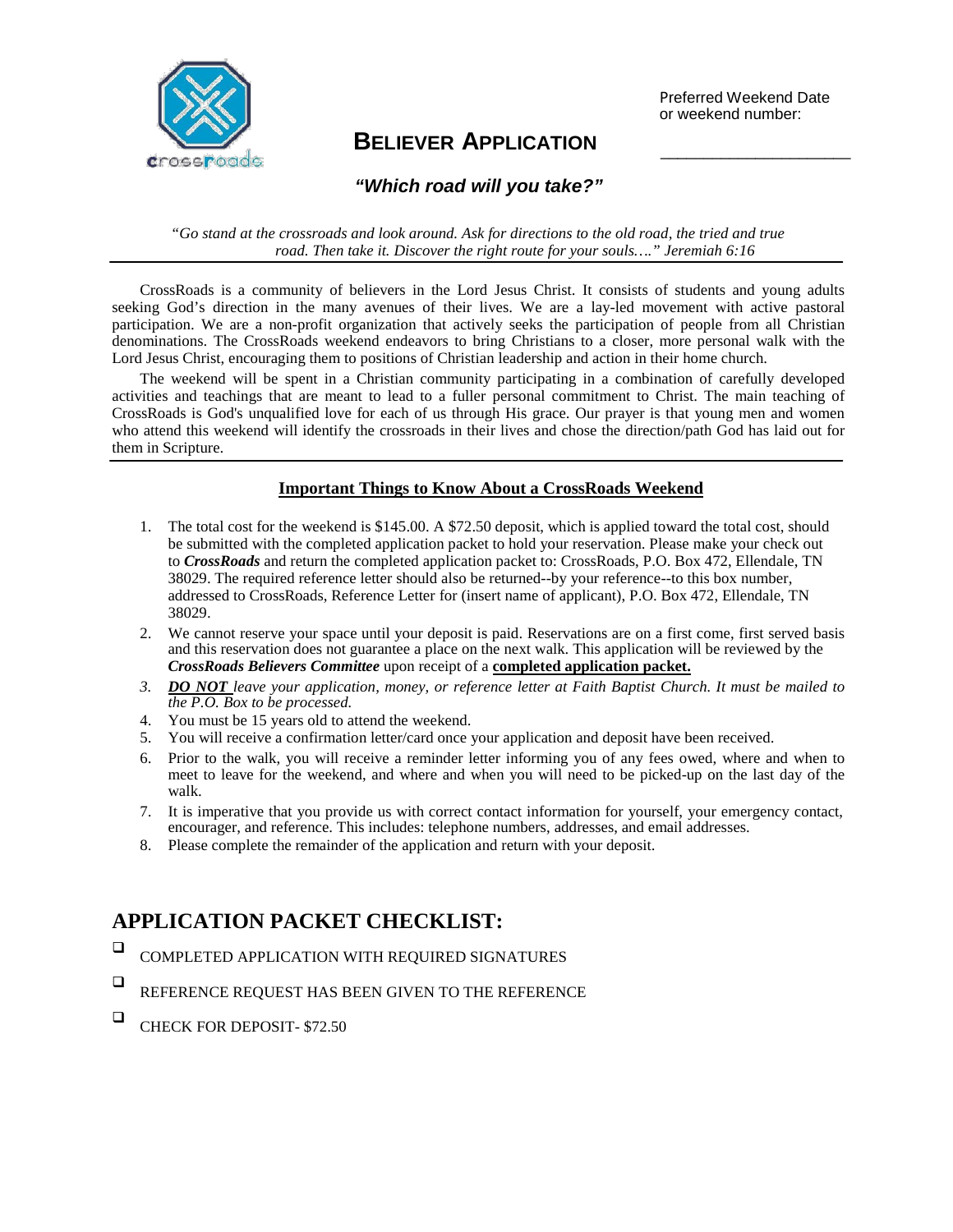# **Personal Information**

| <b>Believer</b><br>Name:          |                                |                                                                                                   |                           |
|-----------------------------------|--------------------------------|---------------------------------------------------------------------------------------------------|---------------------------|
|                                   | First                          | Middle<br>Last                                                                                    | Name Preference           |
| <b>Current Address:</b>           |                                | Street Address / PO Box                                                                           |                           |
|                                   |                                |                                                                                                   |                           |
|                                   | City, State Zip                | <b>Home Phone</b>                                                                                 | Cell Phone                |
|                                   |                                | Date of                                                                                           | Age at time of            |
| <b>Email:</b>                     |                                | <b>Birth:</b>                                                                                     | Walk:                     |
|                                   |                                |                                                                                                   |                           |
| □<br><b>Male</b><br>Female        |                                |                                                                                                   |                           |
|                                   |                                | <b>Parent/Guardian Contact Information &amp; Encourager Contact Information</b>                   |                           |
|                                   |                                |                                                                                                   |                           |
|                                   |                                | Name                                                                                              | Relationship to You       |
|                                   |                                |                                                                                                   |                           |
|                                   | Street Address / PO Box        |                                                                                                   | City, State Zip           |
|                                   |                                |                                                                                                   |                           |
| Home Phone                        | Cell Phone                     | ) and the set of $\overline{\phantom{a}}$<br>Email Address                                        | <b>Work Phone</b>         |
| <b>Emergency Contact:</b>         |                                |                                                                                                   |                           |
|                                   |                                | Name                                                                                              | Relationship to You       |
|                                   |                                |                                                                                                   |                           |
|                                   | Street Address / PO Box        |                                                                                                   | City, State Zip           |
|                                   |                                |                                                                                                   |                           |
| Home Phone                        | Cell Phone                     | <b>Email Address</b>                                                                              | <b>Work Phone</b>         |
| <b>Encourager:</b>                |                                |                                                                                                   |                           |
| (Who encouraged you<br>to attend) |                                | Name                                                                                              | Relationship to You       |
|                                   |                                |                                                                                                   |                           |
|                                   | Street Address / PO Box        |                                                                                                   | City, State Zip           |
|                                   |                                |                                                                                                   |                           |
| Home Phone                        | Cell Phone                     | <b>Email Address</b>                                                                              | Work Phone                |
|                                   |                                |                                                                                                   |                           |
|                                   |                                |                                                                                                   |                           |
|                                   |                                | Will you be taking any medications this weekend? Please list along with any special instructions. |                           |
|                                   |                                |                                                                                                   |                           |
|                                   |                                |                                                                                                   |                           |
| <b>T-S hirt Size:</b>             | Small<br>Medium                | Large<br>XL                                                                                       | <b>XXL</b><br><b>XXXL</b> |
| <b>Christian Life Information</b> |                                |                                                                                                   |                           |
|                                   |                                |                                                                                                   |                           |
|                                   | Current Church Name: _________ |                                                                                                   |                           |
|                                   | Address / City, State Zip:     |                                                                                                   |                           |
|                                   | Phone: $($                     |                                                                                                   |                           |
|                                   | Pastor's Name:                 |                                                                                                   |                           |
| How long have you                 |                                |                                                                                                   |                           |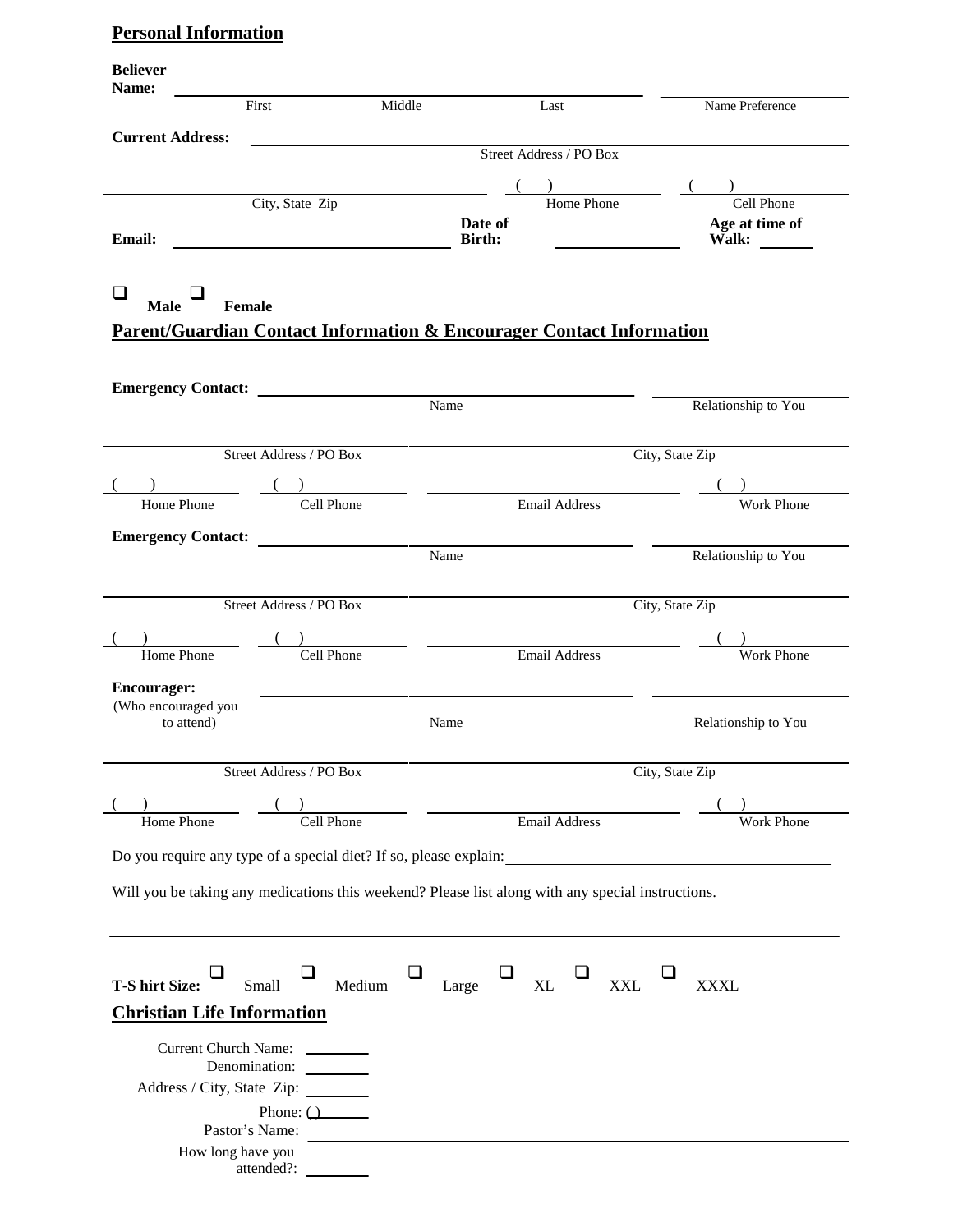## **Answer the following:**

| 1. Tell us how and when you came to know Jesus Christ personally. |  |  |
|-------------------------------------------------------------------|--|--|

|  |  |  |  |  | 2. What are your regular habits of prayer and quiet time? |
|--|--|--|--|--|-----------------------------------------------------------|
|--|--|--|--|--|-----------------------------------------------------------|

3. How do you feel about learning to disciple your peers?

#### **REFERENCES**

Ĭ.

We need a reference letter from a Church leader or other another adult, such as a small group leader or Sunday school teacher. Please provide us with the name and forward this person the enclosed reference form. Encourage your reference to return the letter ASAP to P.O. Box 472, Ellendale, TN 38029.

| Reference #1:           |            |                 |           |
|-------------------------|------------|-----------------|-----------|
| Title                   | First Name |                 | Last Name |
|                         |            |                 |           |
|                         |            |                 |           |
| Street Address / PO Box |            | City, State Zip | Phone     |
|                         |            |                 |           |

I hereby release and agree to hold harmless *CrossRoads* and *Faith Walk*, its Secretariat, and the weekend servants from any and all liability regarding any claims for personal injuries and damage to or loss of personal property that I may incur during any activity sponsored by *CrossRoads* or *Faith Walk*. **\*If under 18, parent signature required**.

**Applicant Signature Parent Signature (if required)**

**Date Date**